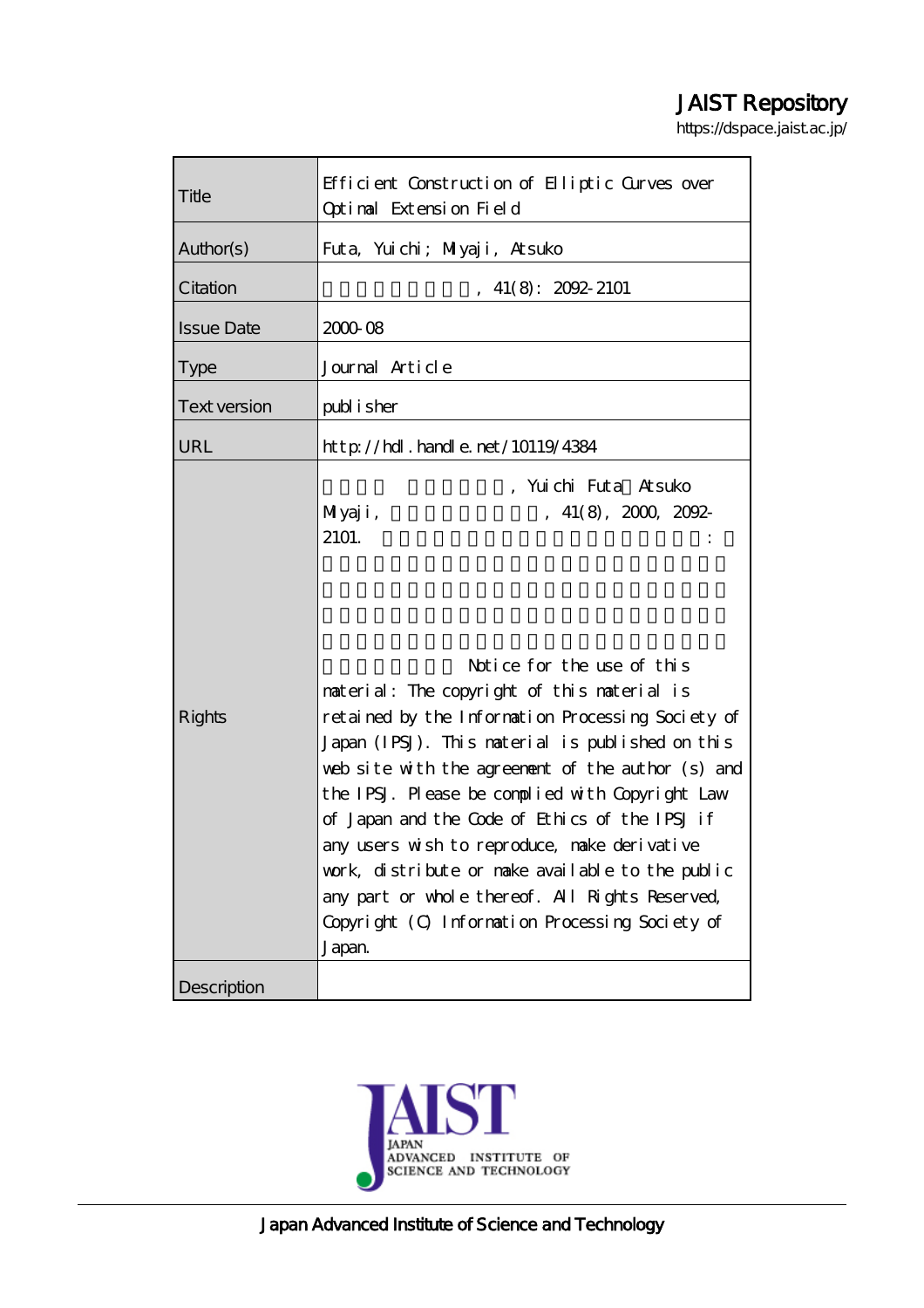#### **Efficient Construction of Elliptic Curves over Optimal Extension Field**

Yuichi Futa*†* and Atsuko Miyaji*††*

Recently, Bailey and Paar proposed the Optimal Extension Field (OEF) which is defined over a base field with a computer's word size. Since the arithmetic in an OEF is relatively faster than that in  $\mathbf{F}_{2^n}$ , elliptic curves over an OEF would be more attractive when applied to a smart card, a personal computer, etc. However the definition of an OEF is rather strict since it is based on a general condition sufficient for fast arithmetic. In this paper, we extend the definition of an OEF such that it includes more extension fields with efficient arithmetic. Furthermore we construct elliptic curves over an OEF including our extended OEF efficiently by applying the SEA algorithm. Our implementation can count order of elliptic curves over 155-bit extended OEF and 160-bit OEF in 10.1 and 11.6 seconds on average on PentiumII 400 MHz (Linux-2.2.5), respectively.

#### **1. Introduction**

Koblitz<sup>15)</sup> and Miller<sup>20)</sup> proposed a method by which public key cryptosystems can be constructed on a group of points of an elliptic curve over a finite field instead of a finite field. If elliptic curve cryptosystems satisfy MOV-conditions<sup>13),19)</sup> and avoid p-divisible elliptic curves over  $\boldsymbol{F}_{p^r}^{(26),29),31}$ , then the only known attacks that are possible are the Pollard  $\rho$ -method<sup>24)</sup> and the Pohlig-Hellman method<sup>23)</sup>. Hence with current knowledge, we can construct elliptic curve cryptosystems over a smaller definition field than the discretelogarithm-problem (DLP)-based cryptosystems like the ElGamal cryptosystems<sup>7)</sup> or the  $\text{DSA}^{8}$ and RSA cryptosystems<sup>25</sup>. Elliptic curve cryptosystems with a 160-bit key are thus believed to have the same security as both the ElGamal cryptosystems and RSA with a 1,024 bit key. This is why elliptic curve cryptosystems have been discussed in ISO/IEC CD 14888-3, ISO/IEC DIS 11770-3, ANSI ASC X.9, X.9.62, and IEEE P1363<sup>13)</sup>.

All known attacks can be avoided only by choosing elliptic curves with appropriate or $der<sup>10</sup>$ ,19,23,26,29,31). Therefore, order counting of elliptic curves is the main important factor for elliptic curve cryptosystems. Schoof proposed an order counting algorithm which runs in time polynomial<sup>27</sup>. Although it is not so efficient, Elkies and Atkin improve Schoof's algorithm in time  $O(\log^6 p)$ , which is collectively

called the SEA algorithm. Some results using the SEA algorithm are reported by Couveigne and Morain in the case of  $\mathbf{F}_p$ , and Lercier in the case of  $\mathbf{F}_{2^n}$ .

Recently, Bailey and Paar proposed the Optimal Extension Field (OEF) which is defined over a base field with a computer's word size. Since the arithmetic in an OEF is relatively faster than that in  $\mathbf{F}_{2^n}$ , elliptic curves over an OEF would be more attractive when applied to a smart card, a personal computer, etc. However the definition of an OEF is rather strict since it is based on a general condition sufficient for fast arithmetic. In fact some extension fields with fast arithmetic are excluded from an OEF.

As for construction methods of elliptic curves, there are three typical methods: the lifting method<sup>30)</sup>, Complex Multiplication  $(CM)$ method<sup>1)</sup> and the order counting method. The lifting method constructs elliptic curves over  $E/F_{p^n}$  by lifting elliptic curves  $E/F_p$ , therefore it can be implemented fast, and exponentiation can also be implemented fast by using the Frobenius map. However, in the case of an OEF, a rather large degree  $n$  is necessary since  $\#E(\mathbf{F}_{p^n})$  is divisible by  $\#E(\mathbf{F}_p)$ , which increases the amount of computation for elliptic curve exponentiation. On the other hand, the CM method is also not suitable for construction of elliptic curves over an OEF since the definition field  $\mathbf{F}_{p^n}$  is fixed. Therefore the order counting method is the most suitable for constructing elliptic curves over an OEF, because the method is aimed at searching elliptic curves over a fixed field, and does not need the larger extension degree. However it has not been re-

<sup>†</sup> Matsushita Electric Industrial Co., Ltd.

<sup>††</sup> Japan Advanced Institute of Science and Technology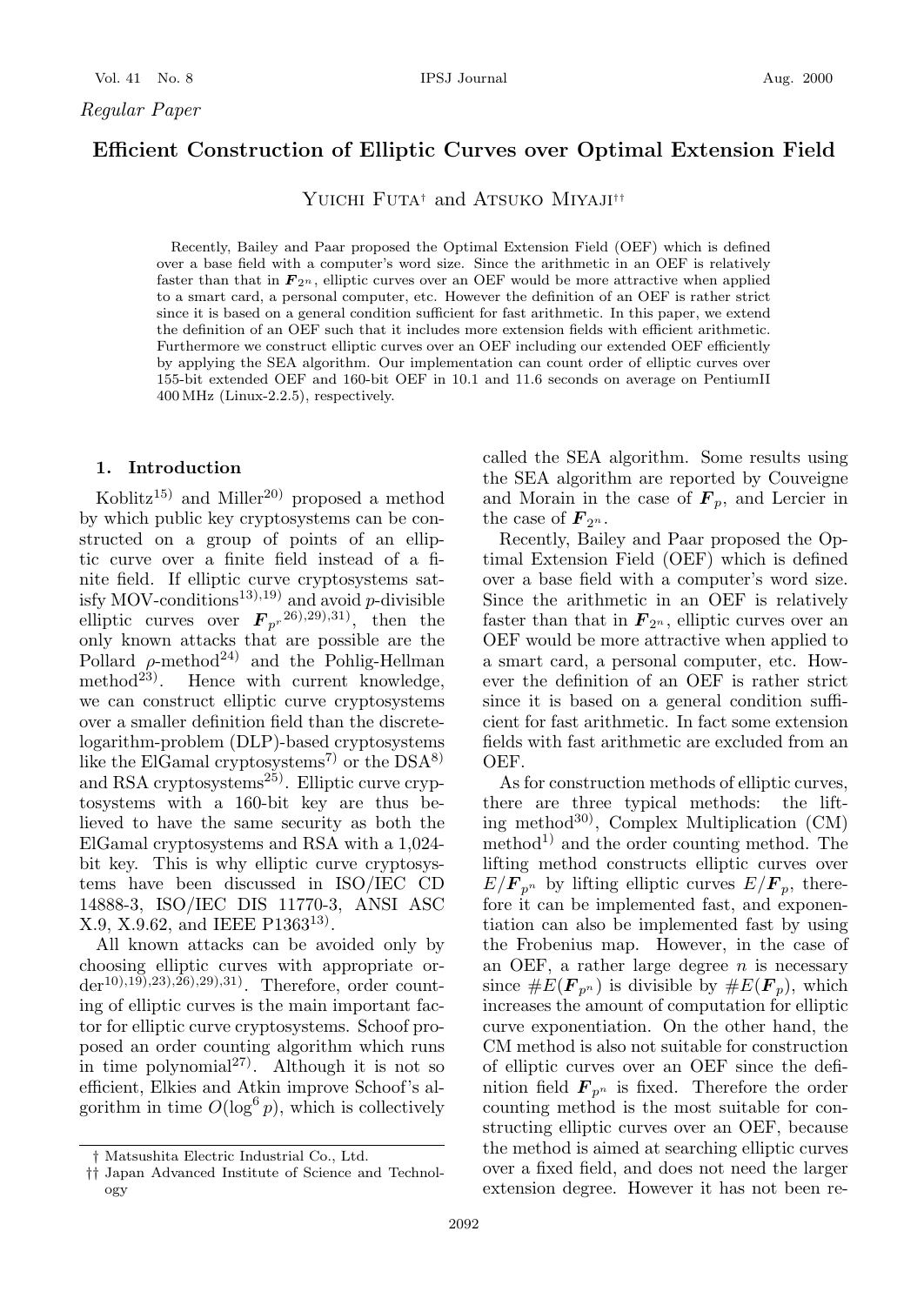ported to construct elliptic curves over an OEF.

In this paper, we extend the definition of an OEF in such a way that it includes more extension fields with fast arithmetic. We also propose an inversion algorithm suitable for our extended OEF and implement arithmetic in our extended OEF. Furthermore, we apply the SEA algorithm to elliptic curves over an OEF including our extended OEF. We discuss efficiency of an OEF in SEA and estimate the amount of computation for the most dominant step of the SEA algorithm over OEFs. We also implement the SEA algorithm over OEFs (PentiumII 400 MHz, Linux-2.2.5 and Alpha21164A  $600 \text{ MHz}$ , Linux-2.2.1). The average running times for order counting of an elliptic curve over a 155-bit extended OEF and 160-bit OEF are 10.1 and 11.6 seconds on PentiumII 400 MHz  $(Linux-2.2.5)$ , respectively.

This paper is organized as follows. Section 2 summarizes the known results of OEFs, elliptic curves and the SEA algorithm. Section 3 describes how the definition of an OEF is extended. Section 4 presents a new inversion algorithm suitable for our extended OEF. Section 5 presents implementation results of arithmetic in our extended OEF and compares the original OEF with our extended OEF. Section 6 describes the SEA algorithm over OEFs. Section 7 presents implementation results of the SEA algorithm over OEFs.

#### **2. Known Results**

#### **2.1 Optimal Extension Field**

In this section, we present a summary of the Optimal Extension Field  $(OEF)^{2}$ . OEF is an extension field  $\mathbf{F}_q(q = p^n)$  that satisfies the following conditions:

OEF 1  $|p|$  is at most a computer's word size, where  $|p|$  is the size of p.

OEF 2  $p = 2^m \pm c$ , where c is smaller than half of computer's word size.

OEF 3 The generator polynomial is a binomial  $G(x) = x^n - \omega$ .

The arithmetic in OEF is usually done by polynomial basis, where  $\mathbf{F}_{p^n}$  is identified by  $\mathbf{F}_p[\alpha]/G(\alpha)$ . OEF 1 makes arithmetic in the extension field  $\boldsymbol{F}_q$  efficient since arithmetic of  $\mathbf{F}_p$  is done more efficiently. OEF 2 and OEF 3 reduce the computation time for modular reductions in  $\mathbf{F}_p$  and in  $\mathbf{F}_q$ , respectively. The computation time for the inversion in OEF  $\boldsymbol{F}_{p^3}$ is 1 $\mathcal I$  and 12 $\mathcal M$ , where  $\mathcal I(M)$  is the computation time for an inversion (a multiplication) in

 $\bm{F}_p^{-14)}.$ 

## **2.2 Elliptic Curves**

Here we set an elliptic curve  $E/F_q(q = p^n)$ ,  $p \geq 5$ ),

 $E: y^2 = x^3 + ax + b \quad (a, b \in \mathbf{F}_q),$  (1) where  $4a^3+27b^2 \neq 0^{30}$ . The  $\mathbf{F}_q$ -rational points are denoted by  $E(\mathbf{F}_q)$ ,<br> $E(\mathbf{F}_q) = \{(x, y) \in$ 

$$
E(\mathbf{F}_q) = \{ (x, y) \in \mathbf{F}_q \times \mathbf{F}_q | y^2 = x^3 + ax + b \} \cup \{ O \}. \quad (2)
$$

The *j*-invariant *j* of *E* is given by  $j = 1728$ .  $4a^3/(4a^3+27b^2)$ .

#### **Definition 1**

**(***q***th-power Frobenius map 30))** The qthpower Frobenius map  $\phi_q$  is defined

$$
\phi_q: E(\overline{\mathbf{F}}_q) \ni (x, y) \mapsto (x^q, y^q) \in E(\overline{\mathbf{F}}_q),
$$
\n(3)

where  $\overline{F}_q$  is an algebraic closure of  $F_q$ .

As for the number of rational points, the following Hasse's theorem holds.

**Theorem 1 (Hasse 30))** Let  $E$  be an elliptic curve over  $\mathbf{F}_q$ . Then,  $\#E(\mathbf{F}_q)$  satisfies<br>  $|t = a + 1 - \#E(\mathbf{F}_q)| \le 2\sqrt{q}$  (4)

 $|t = q + 1 - \#E(\mathbf{F}_q)| \leq 2\sqrt{q},$  $(4)$ where t is the trace of  $\phi_q$ .

From Eq. (4), counting  $\#E(\mathbf{F}_q)$  is equivalent to computing the trace  $t$ . The Frobenius map satisfies the following characteristic equation,

 $\phi_q^2 - t\phi_q + q = 0.$  $q^2 - t\phi_q + q = 0.$  (5)<br>we denote a subgroup of Ltorsion poir Here we denote a subgroup of *l*-torsion points<br>by  $E[l]$ . The division polynomial  $f_i(X)$  which by  $E[l]$ . The division polynomial  $f_l(X)$ , which is used in computing multiplication by l of a point on the elliptic curve  $E$ , is also important for the SEA algorithm. Here we define the division polynomial.

#### **Division polynomial 27)**

$$
f_{2n}(X) = f_n(f_{n+2}f_{n-1}^2 - f_{n-2}f_{n+1}^2)/2
$$
  
\n
$$
f_{2n+1}(X) = \n\begin{cases} \nf_{n+2}f_n^3 - f(X)^2 f_{n+1}^3 f_{n-1} & (n: \text{odd}) \\ \nf(X)^2 f_{n+2}f_n^3 - f_{n+1}^3 f_{n-1} & (n: \text{even}) \n\end{cases}
$$
  
\n
$$
f_{-1}(X) = -1, \ f_0(X) = 0, \ f_1(X) = 1,
$$
  
\n
$$
f_2(X) = 2,
$$
  
\n
$$
f_3(X) = 3X^4 + 6aX^2 + 12bX - a^2,
$$
  
\n
$$
f_4(X) = 4(X^6 + 5aX^4 + 20bX^3 - 5a^2X^2 - 4abX - 8b^2 - a^3), \tag{6}
$$
  
\nhere 
$$
f(X) = X^3 + aX + b
$$

where  $f(X) = X^3 + aX + b$ .<br>The condition of  $P \in E$ 

The condition of  $P \in E[l]$  is simply represented by using the division polynomial,

$$
E[l] \ni P = (x, y) \Leftrightarrow f_l(x) = 0.
$$
 (7)  
**2.3** School's Algorithm

In this section, we summarize Schoof's algo-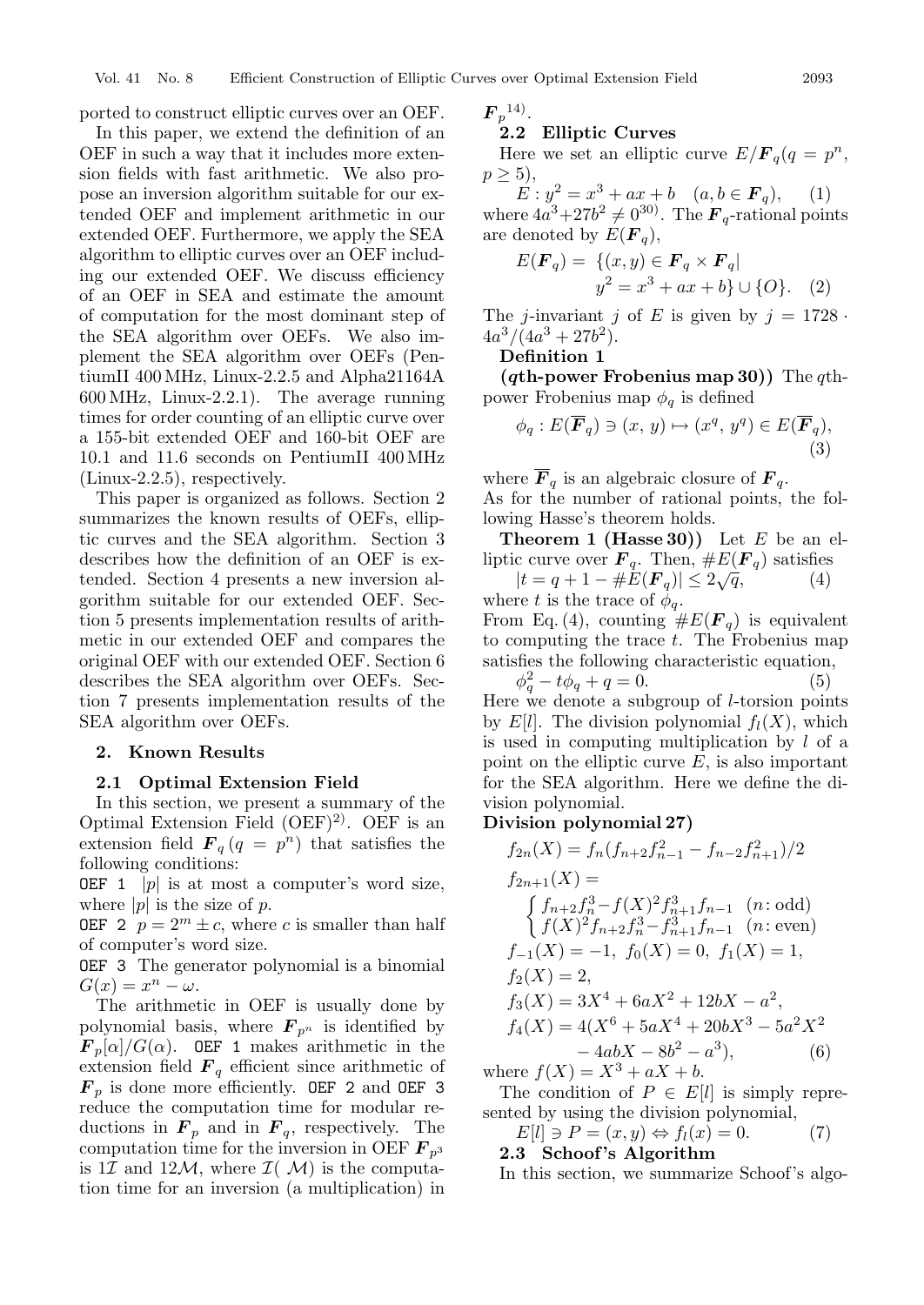rithm briefly<sup>27</sup>. From Eq. (5), any *l*-torsion point  $P$  (l: prime) satisfies the following equation,

 $(\phi_a^2 + q)P = t\phi_q P,$  $q^2 + q$ ) $P = t\phi_q P$ , (8)<br>  $\leq 1/2 + 1$  This means that y for  $0 \leq \frac{1}{2}t \leq l-1$ . This means that we<br>can compute t (mod l) by restricting (5) to can compute  $t \pmod{l}$  by restricting (5) to  $\prod_{l\geq2} l > 4\sqrt{q}$ , next combine these values by<br>the Chinese Remainder Theorem, and finally  $E[l]$ . Therefore, we first compute t mod l for the Chinese Remainder Theorem, and finally determine the exact value of t.

In order to compute (8), Schoof's algorithm uses the division polynomial (6). Therefore, the computation time of finding  $t \mod l$  is  $O(l^5 \log^2 q)$  for each l. In total, the computa-<br>tion time of Schoof's algorithm is  $O(\log^8 q)$ tion time of Schoof's algorithm is  $O(\log^8 q)$ .

#### **2.4 SEA Algorithm**

Here we summarize an improvement of Schoof's algorithm by Elkies and Atkin. Elkies uses a factor of  $f_l(X)$  in order to find t mod l when the eigenvalue of  $\phi_q$  is in  $\mathbf{Z}/l\mathbf{Z}^{(9)}$ . Compared with the degree of  $f_l(X)$ ,  $(l^2 - 1)/2$ ,<br>the degree of a factor is bounded to at most the degree of a factor is bounded to at most  $(l-1)/2$ . Therefore the computation time of finding  $t \mod l$  is  $O(l^3 \log^2 q)$  for each  $l$ .<br>Atkin improves by restricting  $t \mod l$  in sev-Atkin improves by restricting  $t \mod l$  in several values<sup>28)</sup>. The computation time is also  $O(l^3 \log^2 q)$  for each l. Furthermore Cou-<br>veigne and Morain introduce the isogeny cycle veigne and Morain introduce the isogeny cycle  $\rm{method}^{6)}$  .

All such improvements are incorporated together in the SEA algorithm. The total computation time is  $O(\log^6 q)$ . The dominant steps of the SEA algorithm are as follows.

#### **Polynomial exponentiation** *X<sup>q</sup>*

Elkies' algorithm first factorizes the modular equation  $\Phi_l(X)$  over  $\mathbf{F}_q$  to judge whether the eigenvalue of  $\phi_q$  is in  $\mathbf{Z}/l\mathbf{Z}$  or not, which is done quickly<sup>21</sup>),<sup>28</sup>). Then, it is needed to compute the polynomial exponentiation  $X^q$  mod  $\Phi_l(X)$ . Furthermore,  $X^q \mod q_l(X)$  must also be determined, where  $g_l(X)$  is a factor of  $f_l(X)$ .

#### **Elliptic curve exponentiation**

Atkin's algorithm finds candidates of t (mod l), but not the exact value of  $t$  $(mod l)$ . Therefore, in the final stage the exact value of  $t \pmod{\prod l}$  must be deter-<br>mined from the candidates It is determined from the candidates. It is determined only through elliptic curve exponentiations,which is called the match and sort algorithm<sup>16)</sup>.

The polynomial exponentiation is the main dominant step in the SEA algorithm.

#### **3. Extended OEF**

In this section, we investigate how an OEF can be extended. In a sense the definition of an OEF is rather strict since arithmetic in an OEF is the most efficient as we have seen in Section 2.1. For example, a field  $F_{p^5}$  ( $p = 2^{31} - 1$ ) does not satisfy the conditions required to be an OEF since a binomial generator polynomial does not exist. Obviously a field  $\mathbf{F}_{p^5}$  can offer the most efficient arithmetic in a 32-bit CPU of roughly 160-bit fields. Therefore it is meaningful to extend the definition of an OEF when the increase in cost for an arithmetic is negligible.

#### **3.1 OEF Conditions**

We compare the arithmetic under two conditions OEF 2 and OEF 3. The computation amount of arithmetic in an OEF is mainly determined by OEF 2. So we leave the condition OEF 2 unchanged,and extend the definition of an OEF as follows:

EXOEF 3 The generator polynomial is a binomial or a trinomial  $G(x) = x^n - \alpha x - \beta$ .

The following efficient fields become available under the definition of an extended OEF:

1. In the case of  $\mathbf{F}_{p^5}$  ( $p = 2^{31} - 1$ ), a binomial generator does not exist, but a trinomial generator  $G(x) = x^5 - x - 8$  does.

2. In the case of  $\mathbf{F}_{p^3}$  ( $p = 2^{64} - 59$ ,  $2^{64} - 83$ ),<br> $\mathbf{F}_{p^5}$  ( $n = 2^{32} - 17$ ,  $2^{32} - 99$ ),  $\mathbf{F}_{p^5}$  ( $n = 2^{32} - 17$  $F_{p^5}$  ( $p = 2^{32} - 17$ ,  $2^{32} - 99$ ),  $F_{p^7}$  ( $p = 2^{32} - 5$ ,  $2^{32} - 65$ ) etc. a binomial generator does not  $5, 2^{32} - 65$ ) etc., a binomial generator does not exist, but a trinomial generator does.

3. In the case of  $\mathbf{F}_{p^n}$  ((p, n) =  $(2^8-5, 23)$ ,  $(2^8-5, 23)$  $(15, 29)$ , which is suitable for a smart card with 8-bit CPU, a binomial generator does not exist.

Presently, there has not been any report on an attack on elliptic curve cryptosystems that depend on the form of the defined field, but that depend on the number of rational points of elliptic curves  $(19)$ ,  $26)$ ,  $29)$ . Hence, an elliptic curve over an extended OEF would be as secure as one over the original OEF, and would be more efficient to implement.

#### **3.2 A Trinomial Generator**

In this section, we compare the arithmetic in an OEF with a binomial generator to that in an extended OEF with a trinomial generator. Obviously the amount of computation necessary for addition and subtraction in an OEF is the same in spite of a generator. So multiplication and inversion in an OEF are essential in order to compare the efficiency of the generators. We discuss the computation time of multiplication in OEFs by showing examples of  $x^5 - 11$  and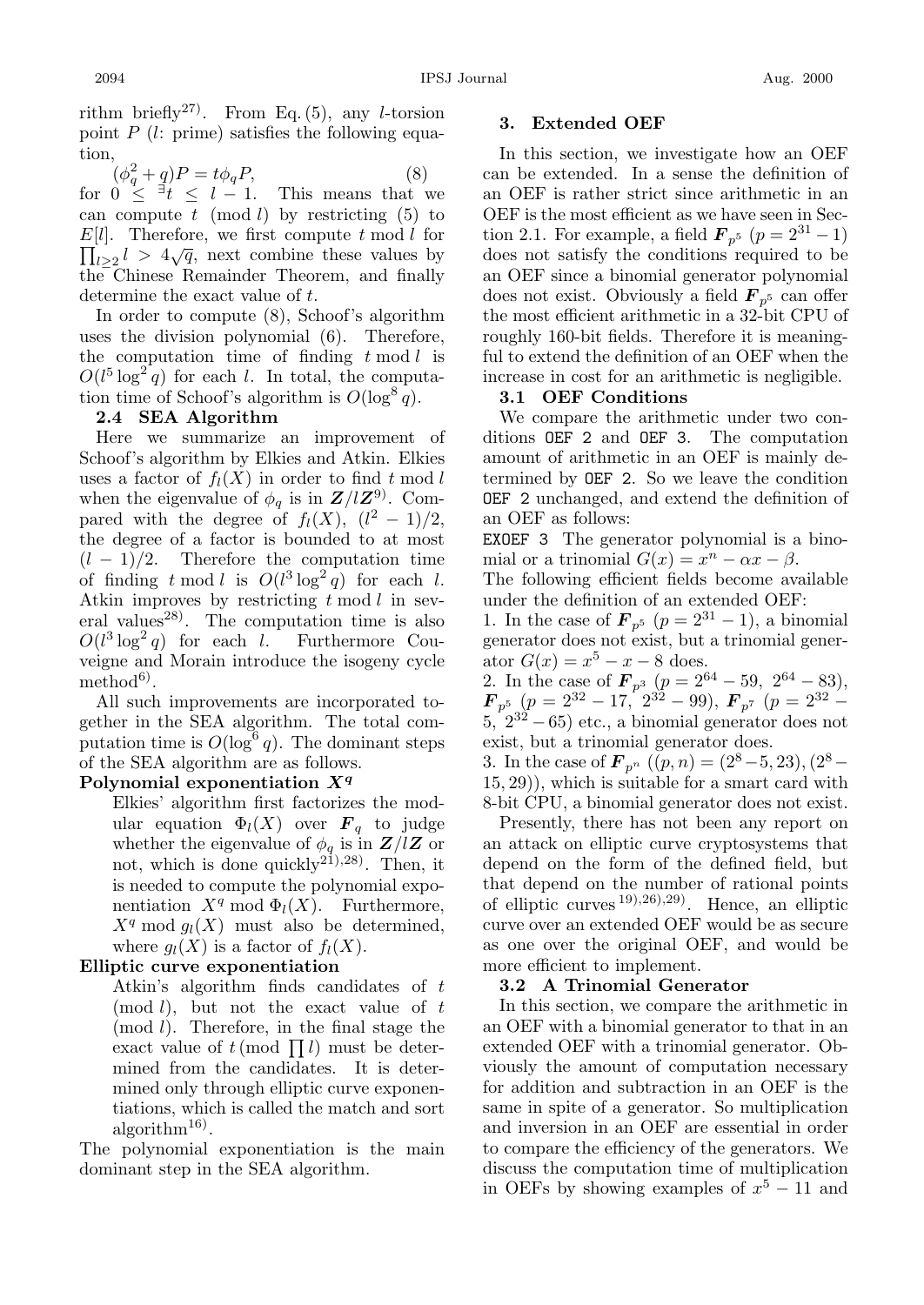$x^5 - x - 8$ , each of which is a generator of about 160-bit field in a 32-bit base field.

For elements  $\sum_{i=0}^{4} x_i x^i$ ,  $\sum_{i=0}^{4} y_i x^i$  in the def-<br>ition field, multiplication is represented as folinition field, multiplication is represented as follows.

$$
\sum_{i=0}^{4} x_i x^i \times \sum_{i=0}^{4} y_i x^i = \sum_{i=0}^{8} z_i x^i
$$

$$
\left( = \sum_{i=0}^{4} z_i x^i + \sum_{i=0}^{3} z_i x^5 x_i \right).
$$
(9)

Hereafter we discuss each modular reduction of  $\sum_{i=0}^{8} z_i x^i$  to  $x^5 - 11$  and  $x^5 - x - 8$ . The computation is estimated tation time for modular reduction is estimated as follows:

- $(1)$   $x^5 11$ 4 multiplications by 11 and 4 additions in the base field<sup>2)</sup>,
- $(2)$   $x^5 x 8$ 4 multiplications by 8 and  $2 \times 4 = 8$  ad-

ditions in the base field.

In view of the number of necessary multiplications and additions,Case 1 is more efficient than Case 2. However one multiplication by 11 requires 2 shifts and 2 additions in a base field and one multiplication by 8 requires only 1 shift since

$$
r \times 11 = r \times 2^3 + r \times 2 + r,\tag{10}
$$

$$
r \times 8 = r \times 2^3. \tag{11}
$$

If we consider that, necessary computations of modular reductions are the following:

 $(1)$   $x^5 - 11$ 

8 shifts and 12 additions in the base field,  $(2)$   $x^5 - x - 8$ 

4 shifts and 8 additions in the base field. As we have seen above, the computation time of modular reductions depends on the total hamming weight of the coefficients. Therefore if a trinomial generator with less hamming weight of coefficients can be chosen, then multiplication in an extended OEF with a trinomial generator is faster than that of a trinomial generator. In the next section, we discuss the inversions in extended OEFs with a trinomial generator.

#### **4. Inversion in OEF**

As of date, inversion algorithms suitable for OEFs with a binomial generator have been pro $posed^{3}, 14$ . However these algorithms are not suitable for extended OEFs with a trinomial generator. In this section, we propose an inversion algorithm suitable for extended OEF with

a trinomial generator after summarizing known inversion algorithms.

#### **4.1 Known Methods of Inversions in OEFs**

Inversion in OEFs can be implemented efficiently. For example,a method of inversion that uses Cramer's formula has been proposed<sup>14)</sup>. Their method is useful when an extension field has a small extension degree like 2 or 3. However, if the extension degree is larger than 3, it is rather complicated and is not useful since computation of a cofactor determinant is difficult. Other known methods are as follows.

- **(1)** Extended Euclidean method
- **(2)** Gaussian elimination method
- **(3)** Bailey's and Paar's method (BP)3)

 $(1), (2)$  are familiar algorithms<sup>4)</sup>. On the other hand, **(3)** has been proposed by Bailey and Paar, recently. This method computes an inversion in a base field  $\mathbf{F}_p$  by using an exponentiation. This method is especially efficient for an OEF with a binomial generator. Here we describe Algorithm **(3)** when applied to an OEF with a binomial generator.

In the binomial case, p-exponentiation of  $x(\alpha) = \sum_{i=0}^{n} (x_i \alpha^i)$  is

$$
x(\alpha)^p = \sum_{i=0}^n (x_i(\omega^{(p-1)/n})^i \alpha^i).
$$
 (12)

If we compute  $(\omega^{(p-1)/n})^i$  in advance and keep those results, the amount of computation necessary for **(3)** is

$$
((\log_2(n-1))(n^2 + n - 1) + n^2 + 2n - 1)\mathcal{M} + \mathcal{I},
$$
\n(13)

where  $\mathcal M$  and  $\mathcal I$  denote the computation amount for multiplication and inversion on a base field  $\mathbf{F}_p$ , respectively. However in the  $\sum_{i=0}^{n} (x_i \alpha^i)$  is as follows: trinomial case, *p*-exponentiation of  $x(\alpha)$  =

$$
x(\alpha)^p = \sum_{i=0}^n (x_i h(\alpha)^i), \qquad (14)
$$

where  $h(\alpha) = \alpha^p$  in  $\mathbf{F}_{p^n}$ . In the case of an extended OEF with a trinomial generator, the amount of computation is estimated as follows:

$$
((\log_2(n-1))(2n^2 - n) + 2n^2)\mathcal{M} + \mathcal{I}.
$$
 (15)

#### **4.2 Inversion Algorithm Suitable for a Trinomial Generator**

In this section, we propose an efficient inversion method for an extended OEF with a trinomial generator. This method reduces the term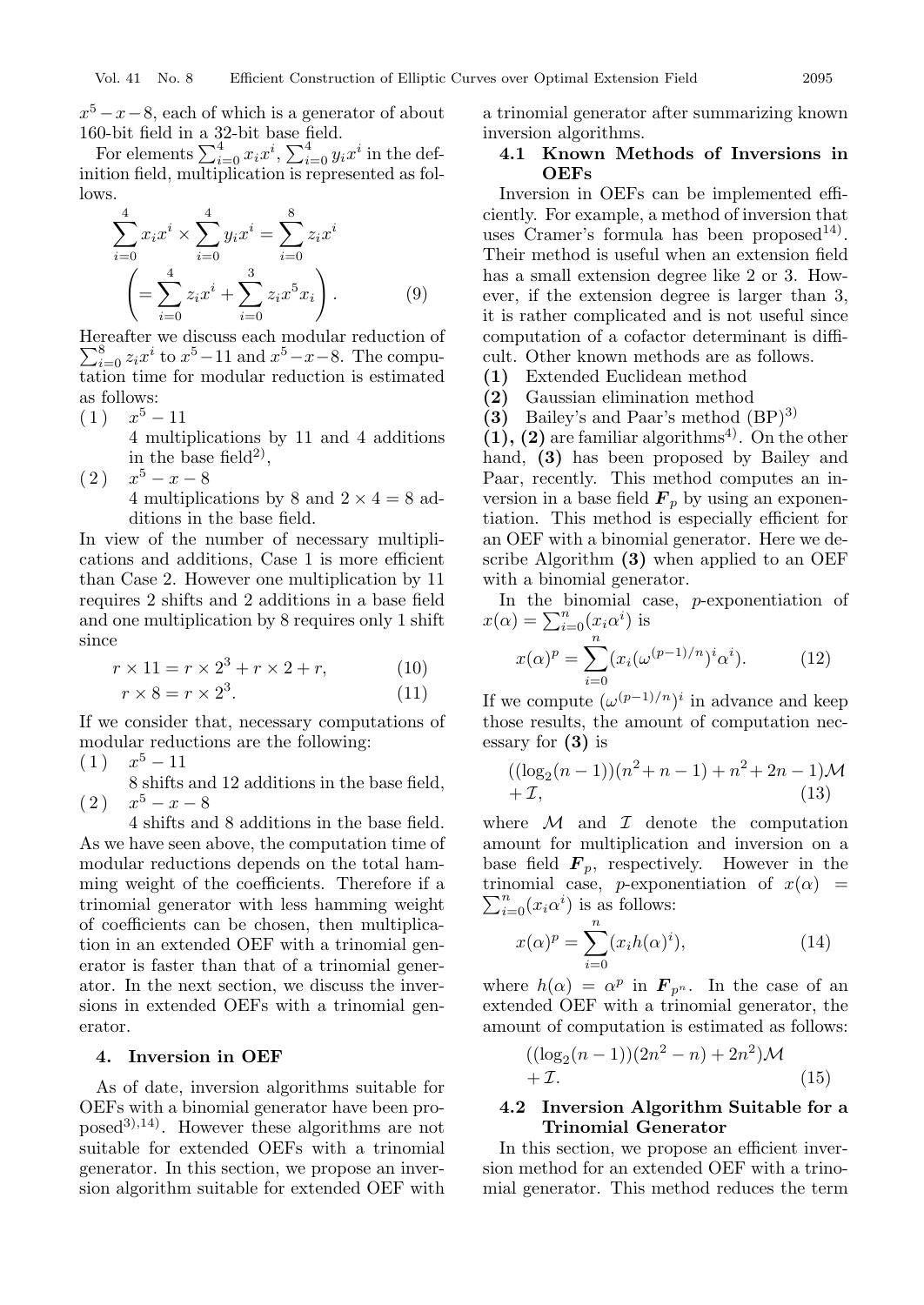$n\mathcal{I}$  in the equation for determining the amount of computation to  $\mathcal I$  in the Gaussian elimination method.

Hereafter, we explain our method through an example where  $\mathbf{F}_{p^5} = \mathbf{F}_p(\alpha)$ ,  $p = 2^{31} - 1$ , and  $\alpha$  is a root of  $r^5 - r - 8 = 0$ . Here we set an  $\alpha$  is a root of  $x^5 - x - 8 = 0$ . Here, we set an inverse of  $x = x_0 + x_1\alpha + \cdots + x_{\ell}\alpha^4 \in \mathbf{F}$  is to inverse of  $x = x_0 + x_1\alpha + \cdots + x_4\alpha^4 \in \mathbf{F}_{p^5}$  to be  $y = y_0 + y_1 \alpha + \cdots + y_4 \alpha^4$ . Then y satisfies,

$$
\begin{pmatrix}\nx_0 & 8x_4 & 8x_3 & 8x_2 & 8x_1 \\
x_1 & x_0 + x_4 & x_3 + 8x_4 & x_2 + 8x_3 & x_1 + 8x_2 \\
x_2 & x_1 & x_0 + x_4 & x_3 + 8x_4 & x_2 + 8x_3 \\
x_3 & x_2 & x_1 & x_0 + x_4 & x_3 + 8x_4 \\
x_4 & x_3 & x_2 & x_1 & x_0 + x_4\n\end{pmatrix}
$$
\n
$$
\cdot \begin{pmatrix}\ny_0 \\
y_1 \\
y_2 \\
y_3 \\
y_4\n\end{pmatrix} = \begin{pmatrix}\n1 \\
0 \\
0 \\
0 \\
0\n\end{pmatrix}.
$$
\n(16)

We need the following steps to compute the inverse y.

 $(1)$  Let  $m_{ij}$  and  $c_j$  be  $(i, j)$  element of matrix and the i-th element of the vector of right side in Eq. (16) respectively, where  $(i, j)$  denotes the *i*-th row and the *j*-th column. Then, transform the matrix in Eq. (16) to a triangle matrix. In the elimination step of the 1-st column,compute the following:

 $(a)$  Compute  $\prod$ Compute  $\prod_{k \neq i} m_{k1}$   $(1 \leq i \leq 5)$  and  $\prod m_{k1}$  as follows:  $m_{k1}$  as follows:<br> $\sum_{s_1}$   $\leftarrow$   $m_{11}$  $m_{12}$ 

(i) 
$$
s_1 \leftarrow m_{11}m_{21}, s_2 \leftarrow s_1m_{31}, t_1 \leftarrow
$$
  
\n $s_2m_{41} (= \prod_{k \neq 5} m_{k1}).$   
\n(ii)  $t_2 \leftarrow s_2m_{51}(-\prod_{k \neq 5} m_{k1})$ 

- (ii)  $t_2 \leftarrow s_2 m_{51} (= \prod_{k \neq 4} m_{k1}).$ <br>(iii)  $s_5 \leftarrow m_{41} m_{51} t_2 \leftarrow ...$
- (iii)  $s_5 \leftarrow m_{41} m_{51}, \quad t_3 \leftarrow s_1 s_5 (=$ <br> $\prod_{m_{1,1}} m_{m_{1,2}}$  $\prod_{k\neq 3} m_{k1}$ .
- $(iv)$   $s_4 \leftarrow s_5 m_{31}, t_4 := m_{11} s_4 (=$ <br> $\prod_{i=1}^m m_{i1}$  $\prod_{k\neq 2} m_{k1}$ .

$$
\begin{array}{ll} (v) & t_5 \leftarrow m_{21} s_4 \ (= \prod_{k \neq 1} m_{k1}).\\ (vi) & t_2 \leftarrow t_1 m_{51} \ (= \prod_{k \neq 1} m_{k1}). \end{array}
$$

$$
\begin{array}{ll}\n\text{(vi)} & t_0 \leftarrow t_1 m_{51} \left( = \prod m_{k1} \right). \\
\hline\nm_{ij} \leftarrow \prod_{i=1}^m m_{ij} \cdot m_{ij} = \prod_{i=1}^m n_{ij}.\n\end{array}
$$

 $\left( \begin{array}{ll} (b) & m_{ij} \leftarrow \prod_{k \neq i} m_{k1} \cdot m_{ij} - \prod_{k \neq 1} m_{k1} \cdot m_{1j} \ & c_i \leftarrow \prod_{k \neq j} m_{k1} \cdot c_i - \prod_{k \neq j} m_{k1} \cdot c_i \end{array} \right)$  $c_i \leftarrow \prod_{k \neq i} m_{k1} \cdot c_i - \prod_{k \neq 1} m_{k1} \cdot c_1 \quad (1 \leq$  $i \leq 5, 2 \leq j \leq 5$ ).<br> $m_{11} \leftarrow \prod m_{11}$  and

(c)  $m_{11} \leftarrow \prod m_{k1}$  and  $m_{i1} \leftarrow 0$  ( $2 \leq i \leq 5$ ).<br>In the elimination steps of other columns re-In the elimination steps of other columns, repeat the computations in the same way and Eq. (16) is transformed to

$$
\left(\begin{array}{cccc} m_{11} & m_{12} & m_{13} & m_{14} & m_{15} \\ 0 & m_{22} & m_{23} & m_{24} & m_{25} \\ 0 & 0 & m_{33} & m_{34} & m_{35} \\ 0 & 0 & 0 & m_{44} & m_{45} \\ 0 & 0 & 0 & 0 & m_{55} \end{array}\right) \left(\begin{array}{c} y_0 \\ y_1 \\ y_2 \\ y_3 \\ y_4 \end{array}\right)
$$

$$
=\begin{pmatrix} c_1 \\ c_2 \\ c_3 \\ c_4 \\ c_5 \end{pmatrix}.
$$
 (17)

 $(2)$  Compute  $\mathbf{F}_p$ -inverses of diagonal elements of matrix in Eq. (17) as follows:

- (a) Compute  $\prod_{k\neq i} m_{kk}$   $(1 \leq i \leq 5)$  and  $\prod_{k\neq i} m_{kk}$  in the same way as Step  $(1)(s)$  $\prod_{u} m_{kk}$  in the same way as Step (1)(a).
- (b)  $u \leftarrow 1/(\prod m_{kk})$ .<br>(c)  $1/m_{11} = u$ (c)  $1/m_{11} = u \prod_{k \neq 1} m_{kk}, \quad 1/m_{22} = u \prod_{k \neq 1} m_{kk}$  $u\prod_{k\neq 2}m_{kk}, \quad 1/m_{33} = u\prod_{k\neq 3}m_{kk}, \quad 1/m_{44} = u\prod_{k\neq 4}m_{kk}, \quad 1/m_{55} = u\prod_{k\neq 4}m_{kk}$  $\prod_{k\neq 2} m_{kk}, \; 1/m_{33} = u \prod_{m \neq 1}$  $\prod_{k\neq 5} m_{kk}$ .<br>
pmpute eac

 $(3)$  Compute each components of the inverse

y from  $y_4$  to  $y_0$  in Eq. (17).<br>Steps (1)(a) and (b) take  $(3n - 5)$ *M* and Steps (1)(a) and (b) take  $(3n-5)$ *M* and<br> $M$  All of Step (1) take  $(\sum_{n=1}^{n} (n^2 + 3n$  $n^2\mathcal{M}$ . All of Step (1) take  $(\sum_{k=2}^n (n^2 + 3n - 5) - n)\mathcal{M} = (\frac{1}{2}n(n+1)(2n+1) - 1 + \frac{3}{2}n(n+1))$  $(5) - n$ ) $\mathcal{M} = (\frac{1}{6}n(n+1)(2n+1) - 1 + \frac{3}{2}n(n+1) - 3 - 5(n-1) - n)$  $\mathcal{M}$  Steps (2) and (3) take  $1) - 3 - 5(n-1) - n$ . Steps (2) and (3) take  $(4n-5)\mathcal{M}+ \mathcal{I}$  and  $\frac{1}{2}n(n+1)\mathcal{M}$ . Therefore, the inverse is computed in time:

$$
\left(\frac{1}{3}n^3 + \frac{5}{2}n^2 + \frac{1}{6}n - 4\right)M + \mathcal{I}.\tag{18}
$$

#### **4.3 Comparison between Known Methods and Our Method**

In this section, we compare our method with known methods. The computation time for an OEF over a binomial and a trinomial is estimated as follows.

**(1)** Extended Euclidean method (a binomial and a trinomial)

(2n<sup>2</sup> <sup>+</sup> n <sup>−</sup> 4)<sup>M</sup> <sup>+</sup> n<sup>I</sup> (19) **(2)** Bailey's and Paar's method (a binomial)

$$
((\log_2(n-1))(n^2 + n - 1) \tag{20}
$$

$$
+ n2 + 2n - 1)\mathcal{M} + \mathcal{I}
$$
 (21)

**(3)** Bailey's and Paar's method (a trinomial)

$$
((\log_2(n-1))(2n^2 - n) \tag{22}
$$
  
+ 2n<sup>2</sup>) $\mathcal{M} + \mathcal{I}$  (23)

**(4)** Our proposed method (a binomial and a trinomial)

$$
\left(\frac{1}{3}n^3 + \frac{5}{2}n^2 + \frac{1}{6}n - 4\right)\mathcal{M} + \mathcal{I}
$$
 (24)

**Figure 1** shows the amount of computation required in inversion methods when  $n =$ <sup>5</sup>, <sup>7</sup>, 10. We conclude that our proposed method is the most efficient in trinomial case for  $5 \leq n \leq 7$  since  $\mathcal{I}/\mathcal{M}$  ranges roughly from 20 to 60 as seen in Table 2. As the extension degree increases, the extended Euclidean method becomes the most efficient.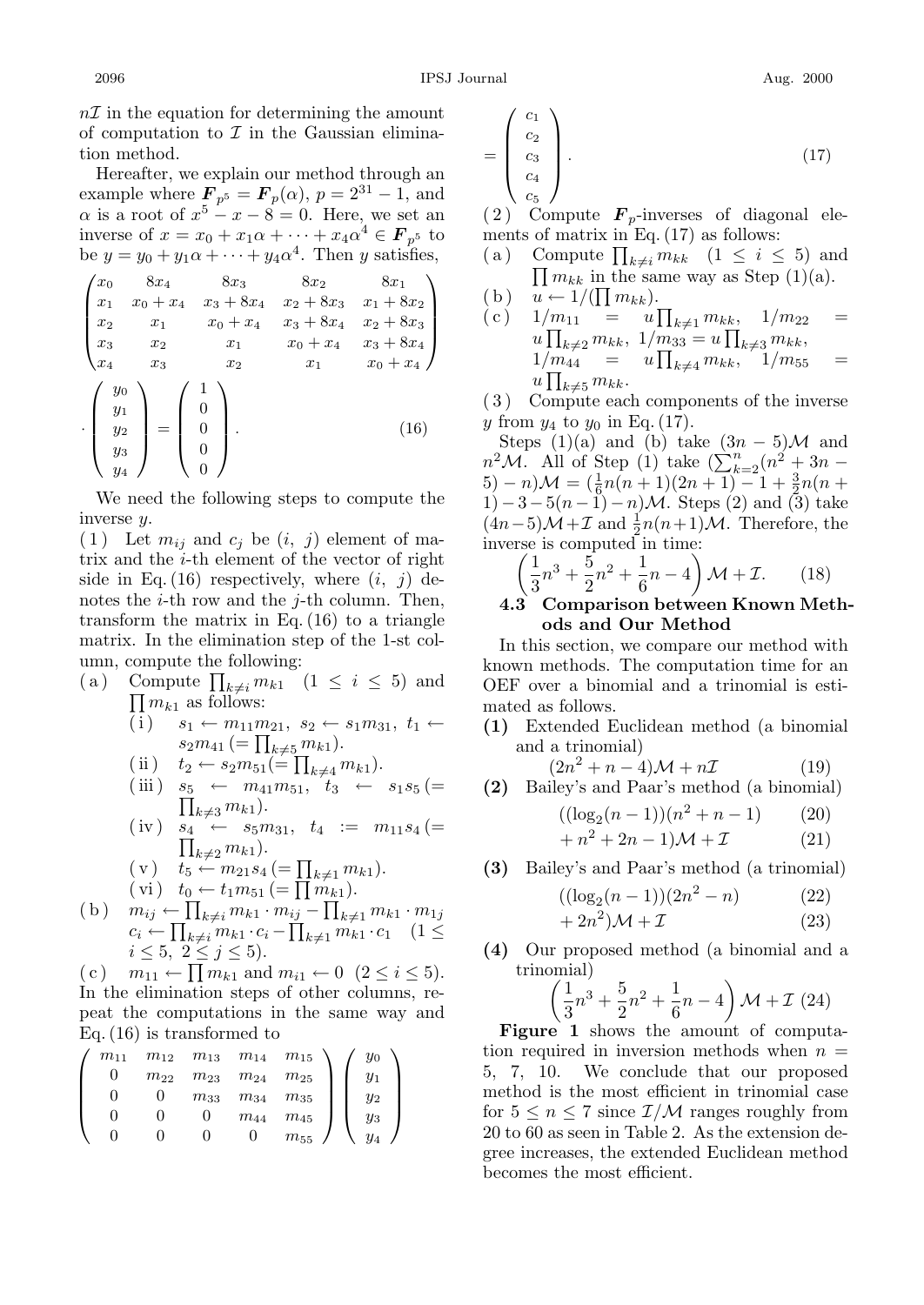

**Fig. 1** Comparison of inversion methods.

#### **5. Implementation of Arithmetic in OEF**

#### **5.1 Timing of Arithmetic in Extension Fields**

**Table 1** shows the OEF's parameters which we discuss in this paper. The platforms are a PentiumII 400 MHz (Linux-2.2.5) for **OEF32**, **EXOEF31**, **OEF31** and an Alpha21164A 600 MHz (Linux-2.2.1) for **OEF64**, **OEF61**, **EXOEF61**. We use inline assembly codes in C programs for 32, 64-bit addition, subtraction, multiplication and shift.

**Table 2** shows the running times for arith-

**Table 1** OEF's parameters.

|                    | Size            | $\boldsymbol{p}$ | Generator       |
|--------------------|-----------------|------------------|-----------------|
|                    | $_{\rm (bits)}$ |                  | polynomial      |
|                    |                 |                  |                 |
| <b>EXOEF31-155</b> | 155             | $2^{31} - 1$     | $x^5$<br>$-x-8$ |
| OEF31-155          | 155             | 231<br>$-1057$   | $x^5-2$         |
| <b>OEF31-186</b>   | 186             | $2^{31} - 1$     | $x^6-5$         |
| <b>OEF31-217</b>   | 217             | $2^{31} - 1$     | $x^7-3$         |
| <b>OEF32-160</b>   | 160             | $2^{32} - 5$     | $x^5-2$         |
| <b>OEF32-192</b>   | 192             | $2^{32} - 387$   | $x^6 - 2$       |
| <b>OEF32-224</b>   | 224             | $2^{32} - 1053$  | $x^7-2$         |
| OEF61-183-1        | 183             | $2^{61} - 1$     | $x^3 - 5$       |
| <b>EXOEF61-183</b> | 183             | $2^{61} - 1$     | $x^3$<br>$-x-4$ |
| OEF61-183-2        | 183             | $2^{61} - 1$     | $x^3 - 37$      |
| OEF64-192          | 192             | $2^{64} - 189$   | $x^3-2$         |
|                    |                 |                  |                 |

**Table 2** Running times for arithmetics in  $\mathbf{F}_p$  ( $\mu$ sec).

|                    | р               | Add.  | Mul.  | Inv.  |
|--------------------|-----------------|-------|-------|-------|
| EXOEF31            | $2^{31} - 1$    | 0.031 | 0.056 | 3.039 |
| OEF31              | $2^{31} - 1057$ | 0.031 | 0.094 | 3.682 |
| <b>OEF32</b>       | $2^{32} - 5$    | 0.026 | 0.091 | 3.807 |
| OEF61              | $2^{61} - 1$    | 0.047 | 0.077 | 4.984 |
| (EXOEF61)<br>OEF64 | $2^{64} - 189$  | 0.041 | 0.144 | 5.730 |
|                    |                 |       |       |       |

metics in the base field  $\boldsymbol{F}_p$ . We compute the inverse in the base field of **OEF32**, **EXOEF31**, **OEF31** by the extended Euclidean algorithm and **OEF64**, **OEF61**, **EXOEF61** by the extended binary algorithm. We see that the multiplication in **EXOEF31** is 1.62 times faster than that of **OEF32** in Table 2.

The hamming weight of  $c$  ( $p = 2^{31} - c$ ) in **OEF31** is 3. When the hamming weight of  $c$  ( $p = 2^{31} - c$ ) is more than 2, multiplying by c using the multiplication instruction of the CPU is faster than using shifts and additions of the CPU on PentiumIIs. Therefore, we use the multiplication instruction of the CPU for multiplications by c. We see that the multiplication in **EXOEF31** is 1.68 times faster than that in **OEF31** in Table 2.

#### **[Comparison of time of inversions between our method and BP method]**

**Table 3** shows the time required for inversions that use our method and the BP method, and a comparison between the normal binomial case and the best trinomial case. Our method is more suitable than the BP method for **EXOEF31-155** . **EXOEF31-155**, the best trinomial case, is more efficient than **OEF31**-**155**, a normal binomial case. Therefore we see

An improved method for the extended Euclidean method was proposed in Ref. 22), but it is slower than our method when  $5 \leq n \leq 7$  because the method in Ref. 22) uses many branch instructions.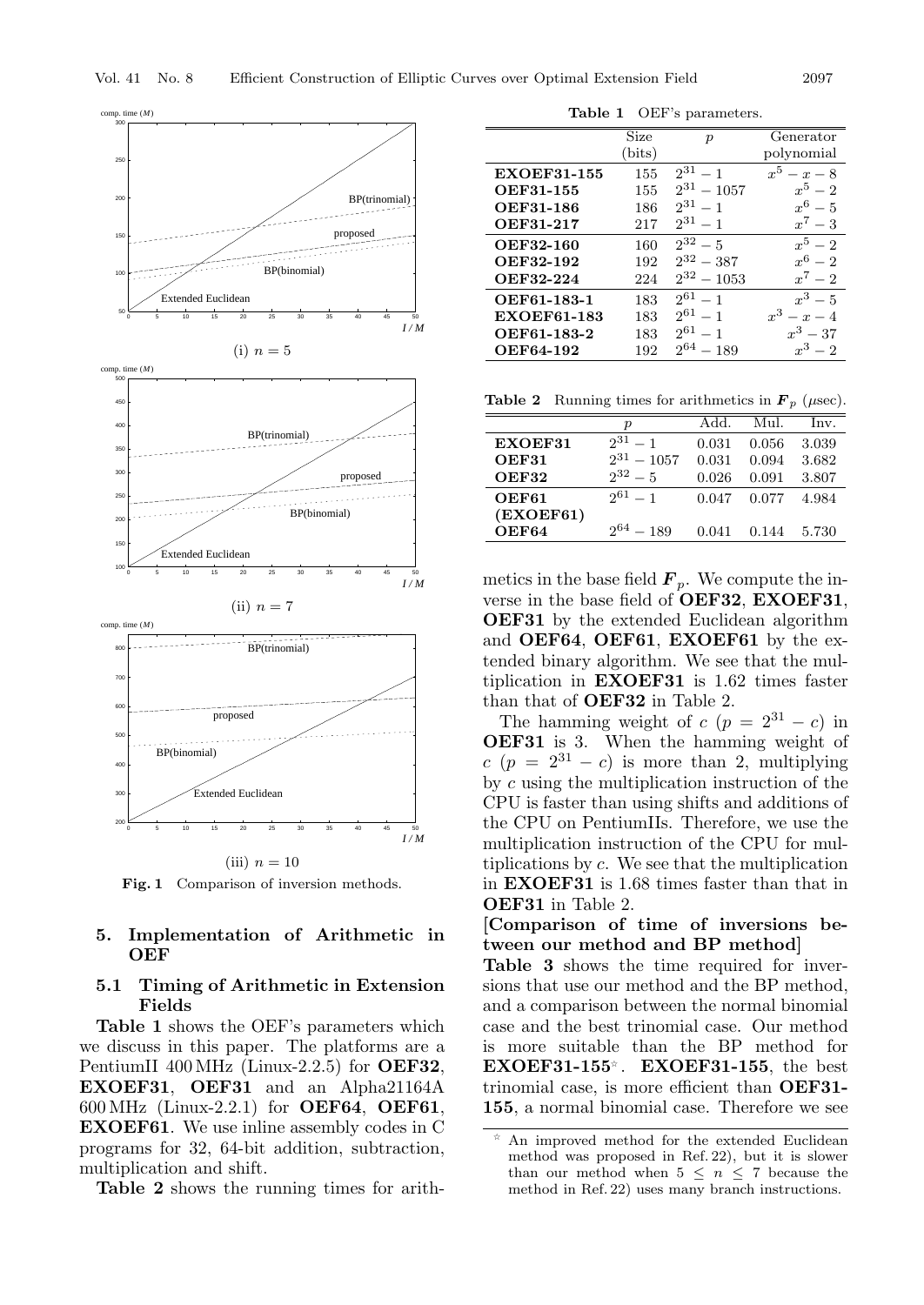|                    | Add. | Mul. | nv.                |
|--------------------|------|------|--------------------|
| <b>EXOEF31-155</b> | 0.12 | 1.40 | (proposed) $10.20$ |
|                    |      |      | (BP)<br>11.36      |
| OEF31-155          | 0.13 | 2.05 | 11.31              |
| OEF61-183-1        | 0.09 | 0.81 | 6.32               |
| <b>EXOEF61-183</b> | 0.09 | 0.87 | 6.49               |
| OEF61-183-2        | 0.09 | 0.90 | 6.36               |
|                    |      |      |                    |

**Table 3** Running times for arithmetics in the binomial case and the trinomial case (*µ*sec).

**Table 4** Running times for arithmetics in OEFs  $(\mu \sec).$ 

|                    | Add. | Mul. | Sq.  | Inv.  |
|--------------------|------|------|------|-------|
| <b>EXOEF31-155</b> | 0.12 | 1.40 | 0.94 | 10.20 |
| OEF31-186          | 0.13 | 1.88 | 1.31 | 13.69 |
| OEF31-217          | 0.14 | 2.46 | 1.62 | 17.62 |
| <b>OEF32-160</b>   | 0.12 | 2.18 | 1.32 | 11.56 |
| <b>OEF32-192</b>   | 0.16 | 3.01 | 1.78 | 17.57 |
| OEF32-224          | 0.17 | 4.63 | 2.53 | 23.67 |
| <b>OEF61-183</b>   | 0.09 | 0.81 | 0.63 | 6.32  |
| <b>OEF64-192</b>   | 0.14 | 1.27 | 0.63 | 7.64  |

that the parameter  $p$  takes a more important role at the running time than the generator polynomial. This means that a p that satisfies OEF conditions cannot be found, then it would be better to search for another p that will satisfy extended OEF conditions.

**Table 4** shows the running times for arithmetics in OEFs. We compute the inverse in **OEF64-192**, **OEF61-183** by Cramer's formula, in **EXOEF31-155** by our method, and in the other fields by the BP method.

#### **5.2 Further Discussion**

Here we roughly estimate the running time of an elliptic curve exponentiation of an extended OEF on a smart card with an 8-bit CPU. We consider an elliptic curve E over  $\mathbf{F}_{p^n}$  that satisfies the following conditions:

(1)  $p = 2^8 - 5$ ,  $q = p^{23}$ 

(2) a generator polynomial 
$$
x^{23} - 2^7x - 2^2
$$
  
(3)  $F: y^2 = x^3 - 3x + 85$ 

(3) 
$$
E: y^2 = x^3 - 3x + 85
$$
  
(4)  $\#E(\mathbf{F}_n) = 231 \times (176 \text{-}bit \text{ prime})$ 

(4)  $\#E(\mathbf{F}_p) = 231 \times (176 \text{-} \text{bit prime})$ <br>Then an exponentiation of the elliptic curve  $E$  is about 3 times faster than that of elliptic curves over a general 160-bit prime field on an 8-bit CPU. Therefore, OEFs and extended OEFs are efficient on an 8-bit CPU.

#### **6. Construction Method of Elliptic Curve over OEF**

#### **6.1 SEA suitable for OEF**

There are three typical construction methods for elliptic curves with appropriate order: the lifting method<sup>30)</sup>, Complex Multiplication  $(CM)$  method<sup>1)</sup> and the order counting method.

In the case of elliptic curves over OEFs, the order counting method is the most suitable since it does not place any restriction on elliptic curves. On the other hand in the lifting method order of elliptic curves should be rather larger, and in the CM method it is difficult to find an elliptic in practical time.

#### **6.2 OEF Suitable for SEA**

OEFs are also suitable for SEA algorithms under the following situation:

- **1. Arithmetic:** The arithmetic in OEFs is faster than that in  $\mathbf{F}_{2^n}$ .
- **2. Polynomial exponentiation** *Xq***:** As we described in Section 2.4, the polynomial exponentiation  $X^q$  is the dominant step in the SEA algorithm. Here, we estimate the computation time for <sup>X</sup>*q*.

SEA algorithm requires the computation of  $X^q$  mod  $\Phi_l(X)$ , where the degree of  $\Phi_l(X)$ is equal to  $l + 1$ . The computation of  $X<sup>q</sup>$ requires the following steps.

#### **Polynomial Exponentiation**

#### $[X^p \mod{\Phi_l(X)}]$

It takes  $\frac{3}{2}|\vec{p}|\hat{\mathcal{P}}$  on the average, where  $\hat{\mathcal{P}}$ <br>denotes the computation time of polydenotes the computation time of polynomial multiplication in  $\mathbf{F}_q[X]/\Phi_l(X)$ .

### **Polynomial Multiplication**

 $\begin{bmatrix} X^{2p}, X^{3p}, & \cdots, X^{lp} \\ X^{2p} & X^{3p} \end{bmatrix}$ 

 $X^{2p}$ ,  $X^{3p}$ ,  $\cdot$ ,  $X^{lp}$  is computed in such<br>a way that  $X^{2p}$  –  $X^p$ ,  $X^p$ ,  $X^{3p}$  – a way that  $X^{2p} = X^p \cdot X^p$ ,  $X^{3p} = X^{2p} \cdot X^p$  ...  $X^{lp} = X^{(l-1)p} \cdot X^p$  $X^{2p} \cdot X^p$ ,  $\cdots$ ,  $X^{lp} = X^{(l-1)p} \cdot X^p$ ,<br>where  $X^p$  has already been computed where  $X^p$  has already been computed in Step 1. Therefore, the total amount of computation required is  $(l-1)\mathcal{P}$ .

#### **Polynomial Transformation**

$$
[(X^p)^p = X^{p^2}, (X^{p^2})^p = X^{p^3}, \cdots, (X^{p^{n-1}})^p
$$
  
=  $X^{p^n}$ ]  
A polynomial  $q(X)$  over **F**<sub>u</sub> satisfies

A polynomial  $g(X)$  over  $\mathbf{F}_p$  satis-<br>fies  $g(X)^p = g(X^p)$  Therefore fies  $g(X)^p = g(X^p)$ . Therefore, we can determine  $g(X^p)$  by replacing X,  $X^2$ ,  $\cdots$ ,  $X^l$  of  $g(X)$  to  $X^p$ ,  $X^{2p}$ ,  $\cdots$ ,  $X^{lp}$ . The amount of computation for  $g(X^q)$  is approximately  $P$ , as the computation requires  $l(l + 1)$   $\mathbf{F}_p$ -multiplications. Therefore, the total amount of computation required is  $(n-1)\mathcal{P}$ .

In total, the polynomial exponentiation  $X^q \mod \Phi_l(X)$  takes  $(\frac{3}{2}|p| + l + n - 2)\mathcal{P}$ ,<br>where  $|p| = |p|$  For instance we conwhere  $|q| = n|p|$ . For instance, we consider the amount of computation necessary when  $l = 5$ . When  $n = 5$ , i.e.,  $|p| = 32$ ,  $\frac{3}{2}|p|+l+n-2=56$  and when  $n=1$ , i.e.,  $\mathbf{F}_q$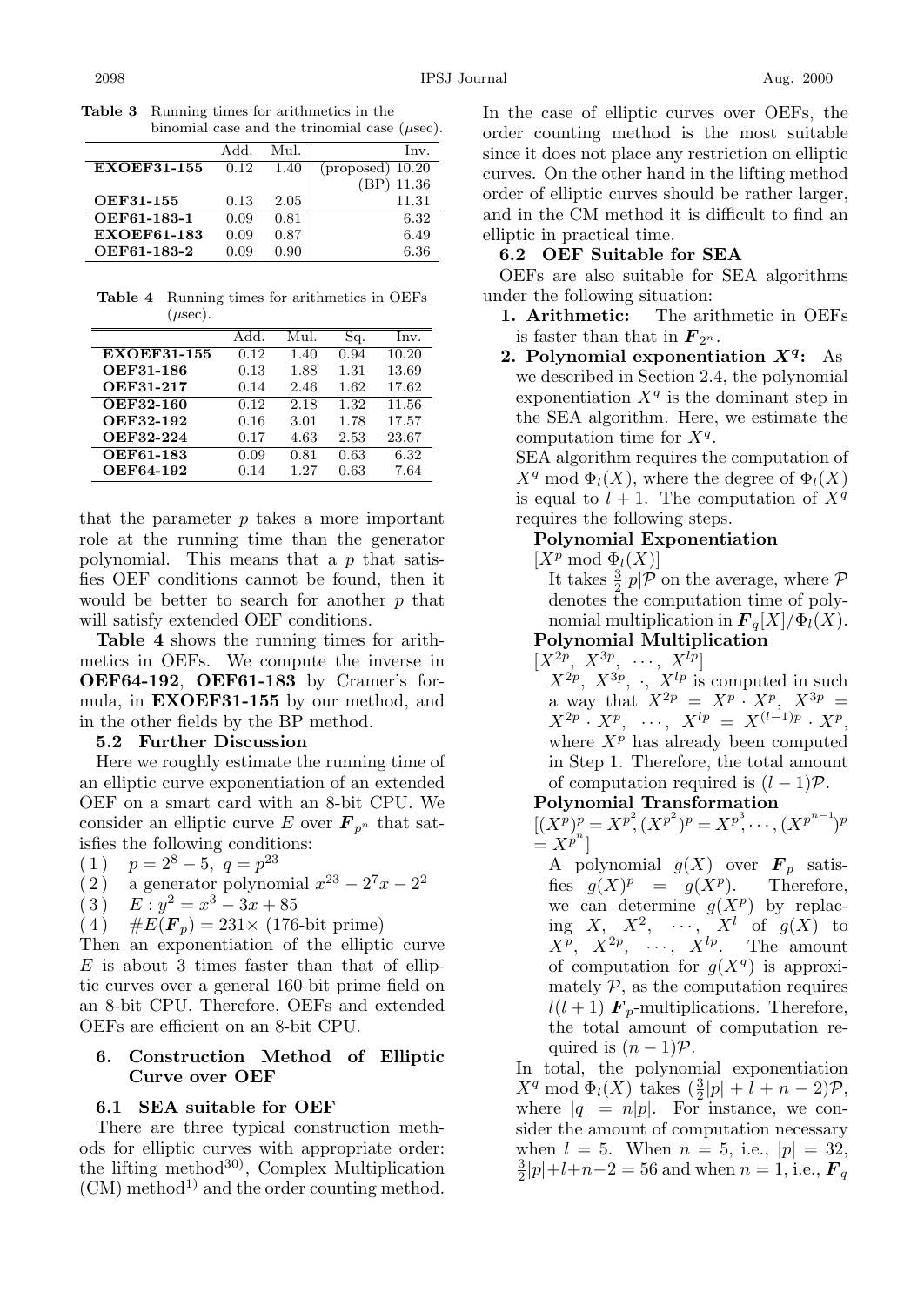is a prime field,  $\frac{3}{2}|p|+l+n-2=242$ . Hence,<br>we conclude that the number of necessary we conclude that the number of necessary polynomial multiplications for polynomial exponentiation in an OEF is smaller than that in a prime field. Moreover, the polynomial multiplication in an OEF is faster than that in a prime field, because the arithmetic in an OEF is faster. Therefore, the polynomial exponentiation  $X^q$  mod  $\Phi_l(X)$  in an OEF is faster than that in a prime field.

Elkies' algorithm requires the polynomial exponentiation  $X^q$  mod  $g_l(X)$  to find the eigenvalue for  $\phi_q$ . It is also necessary to compute the polynomial exponentiation  $Y^{q-1} = f(X)^{(q-1)/2} \text{ mod } g_l(X)$ . It is computed in the following way:

**Step 1.** Compute the polynomial exponentiation  $f(X)^{(p-1)/2} \mod g_l(X)$ .<br>Step 2. For  $i = 2, 3, \ldots, n$ 

**Step 2.** For  $i = 2, 3, \dots, n$ , compute  $f(X)((p^2-1)/2 - f(X)((p^3-1)/2 - \dots$  $f(X)^{((p^2-1)/2}, f(X)^{((p^3-1)/2}, \dots, f(X)^{(p^n-1)/2} = f(X)^{(q-1)/2}$  using

 $f(X)^{(p^n-1)/2} = f(X)^{(q-1)/2}$ , using the following equation,

$$
f(X)^{(p^i-1)/2}
$$
  
=  $(f(X)^{(p^{i-1}-1)/2})^p f(X)^{(p-1)/2}$ , (25)

where we also use the computation results of  $X^p$ ,  $X^{2p}$ ,  $X^{3p}$ ,  $\cdots$ .<br>3. **Inversion:** The n

**3. Inversion:** The match and sort algorithm searches the exact point for t (mod  $\prod_l$ ). When using projective or Ja-<br>cobian coordinates inversions are required cobian coordinates, inversions are required for every comparison primitive, and when using affine coordinates, inversions are required for every addition or doubling primitive. Therefore, in both cases, inversions are required frequently. Since the inversions in OEFs are faster than those in prime fields, the match and sort algorithm over an OEF is more efficient than that over a prime field.

#### **7. Implementation of Construction of Elliptic Curves**

In this section, we present implementation results.

#### **7.1 The SEA Algorithm over OEF**

Let  $\mathcal{M}_{\mathcal{O}},$   $\mathcal{S}_{\mathcal{O}},$   $\mathcal{I}_{\mathcal{O}}$  be the amount of computation necessary for multiplication, squaring and inversion over an OEF, respectively. The addition and doubling of elliptic curves take  $2\mathcal{M}_{\mathcal{O}} + \mathcal{S}_{\mathcal{O}} + \mathcal{I}_{\mathcal{O}}$  and  $2\mathcal{M}_{\mathcal{O}} + 2\mathcal{S}_{\mathcal{O}} + \mathcal{I}_{\mathcal{O}}$  in affine coordinates. In Jacobian coordinates<sup>5)</sup>,

**Table 5** Running times for the SEA algorithms over OEFs (sec).

|                    | Total | Match & Sort | $X^q$ |
|--------------------|-------|--------------|-------|
| <b>EXOEF31-155</b> | 10.14 | 1.17         | 5.06  |
| OEF31-186          | 28.92 | 3.03         | 15.70 |
| OEF31-217          | 74.18 | 3.90         | 45.64 |
| <b>OEF32-160</b>   | 11.60 | 1.75         | 5.48  |
| <b>OEF32-192</b>   | 33.09 | 2.62         | 18.38 |
| <b>OEF32-224</b>   | 88.21 | 7.46         | 48.89 |
| OEF61-183          | 20.18 | 3.72         | 9.72  |
| OEF64-192          | 28.53 | 5.24         | 15.19 |
| pf160              | 32.68 | 3.93         | 20.79 |
| pf192              | 95.16 | 9.36         | 65.03 |
|                    |       |              |       |

they become  $12\mathcal{M}_{\mathcal{O}} + 4\mathcal{S}_{\mathcal{O}}$  and  $4\mathcal{M}_{\mathcal{O}} + 6\mathcal{S}_{\mathcal{O}}$ respectively. According to Table 4,in **OEF32- 160**,  $S_{\mathcal{O}} = 0.61 \mathcal{M}_{\mathcal{O}}$ ,  $\mathcal{I}_{\mathcal{O}} = 5.30 \mathcal{M}_{\mathcal{O}}$ . Therefore,

| $2\mathcal{M}_{\mathcal{O}} + \mathcal{S}_{\mathcal{O}} + \mathcal{I}_{\mathcal{O}} = 7.91\mathcal{M}_{\mathcal{O}}$  | (26) |
|-----------------------------------------------------------------------------------------------------------------------|------|
| $2\mathcal{M}_{\mathcal{O}} + 2\mathcal{S}_{\mathcal{O}} + \mathcal{I}_{\mathcal{O}} = 8.52\mathcal{M}_{\mathcal{O}}$ | (27) |
| $12\mathcal{M}_{\mathcal{O}} + 4\mathcal{S}_{\mathcal{O}} = 14.44\mathcal{M}_{\mathcal{O}}$                           | (28) |
| $4 M + 6 C = 766 M$                                                                                                   | (90) |

 $4M_{\mathcal{O}} + 6S_{\mathcal{O}} = 7.66M_{\mathcal{O}}$  (29)

The match and sort part of the SEA algorithm requires to check whether two points are the same or not for every computation of elliptic curve exponentiation. In Jacobian coordinates, we need  $4\mathcal{M}_{\mathcal{O}}$  for checking. On the other hand,affine coordinates do not require additional computation. Hence, we use affine coordinates for the match and sort part.

We select 100 curves randomly and count order of these curves. **Table 5** shows the average running times of the SEA algorithm over OEFs. We used the same computes as in Section 5.1 and we use the Karatsuba's Method for polynomial multiplication. **pf160**, **pf192** in Table 5 are the computation results of the SEA algorithm over the prime field<sup>11)</sup>, whose platform is the same as **OEF32**, **EXOEF31**, **OEF31**. In the case of a prime field (i.e.,  $q = p$ ), the computation time for polynomial multiplication  $X<sup>q</sup>$ takes up 64–68% of the total time of the SEA algorithm over  $\mathbf{F}_p^{(18)}$ . We see that the ratio is 50–64% in Table  $\dot{5}$ . As a result, the total time of the SEA algorithm is the fastest among all types of finite fields.

#### **7.2 Construction of Elliptic Curves over OEF**

We construct elliptic curves with prime order by using the early abort method<sup>17),18</sup>. We configured 100 random sequences and constructed 100 elliptic curves with prime order. **Table 6**

In the case of  $\mathbf{F}_{2^n}$ , the ratio is very small<sup>18)</sup>. However, the SEA algorithm over  $F_{2^n}$  is slower than that over OEF since arithmetic in  $\mathbf{F}_{2^n}$  is slower than that in OEF.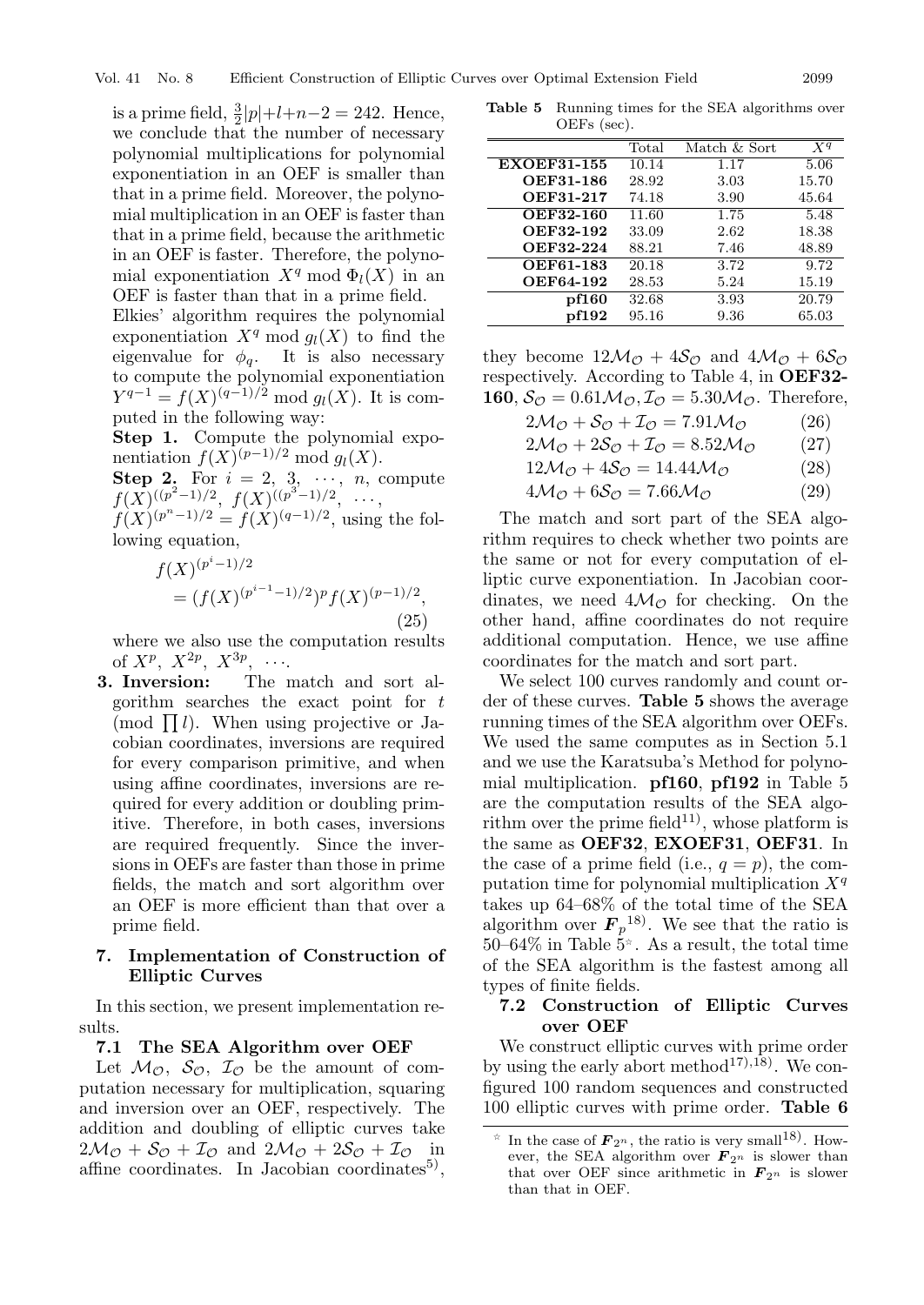|                                 | Total time     | Number of searched |
|---------------------------------|----------------|--------------------|
|                                 | (seconds)      | elliptic curves    |
| OEF32-160                       | 247.8          | 258.4              |
| OEF32-192<br><b>EXOEF31-155</b> | 651.5<br>192.0 | 210.9<br>179.3     |
| OEF31-186                       | 542.2          | 236.2              |
|                                 |                |                    |

**Table 6** Running times for constructing elliptic curves.

shows the average running times for constructing elliptic curves with prime order.

#### **8. Conclusion**

We have extended the idea of OEFs in such a way to include a trinomial generator in addition to a binomial generator. As a result, our extended OEF includes another extension field  $\mathbf{F}_{p^5}$  ( $p = 2^{31} - 1$ ) with fast arithmetic. We have also proposed a new inversion algorithm in extended OEF suitable for a trinomial generator. Our inversion algorithm has made arithmetic in extended OEFs more efficient.

Furthermore, we estimated the amount of computation necessary for the SEA algorithms over OEFs. As a result, we have confirmed that computation time decreases for the SEA algorithm over an OEF compared to both of  $\mathbf{F}_p$  and  $\bm{F}_{2^n}.$ 

We have also been implemented the SEA algorithm over OEF (PentiumII 400 MHz, Linux-2.2.5 and Alpha21164A 600 MHz, Linux-2.2.1). The average running times for order counting of an elliptic curve over a 155-bit extended OEF and 160-bit OEF are 10.1 and 11.6 seconds on PentiumII 400 MHz (Linux-2.2.5), respectively.

**Acknowledgments** The authors are grateful to Masao Kasahara, Ryuichi Sakai, Masanobu Kaneko and Keiji Horiuchi for invaluable comments.

#### **References**

- 1) Atkin, A.O.L. and Morain, F.: Elliptic curves and primality proving, *Math. Computation*, Vol.61, pp.29–68 (1993).
- 2) Bailey, D.B. and Paar, C.: Optimal Extension Fields for Fast Arithmetic in Public-Key Algorithms, *Advances in Cryptology – Proc. Crypto'98*, Lecture Notes in Compute Science, Vol.1462, pp.472–485, Springer-Verlag (1998).
- 3) Bailey, D.B. and Paar, C.: Inversion in Optimal Extension Fields, Conference on The Mathematics of Public-Key Cryptography, Jun. 12–17 (1999).
- 4) Cohen, H.: *A Course in Computational Algebraic Number Theory*, Graduate Texts in

Math., Vol.138, Third corrected printing, Springer-Verlag (1996).

- 5) Cohen, H., Miyaji, A. and Ono, T.: Efficient elliptic curve exponentiation using mixed coordinates, *Advances in Cryptology – Proc. Asiacrypto'98*, Lecture Notes in Computer Science Vol.1514, pp.51–65, Springer-Verlag (1998).
- 6) Couveignes, J.M. and Morain, F.: Schoof's algorithm and isogeny cycles, *Proc.ANTS-I*, Lecture Notes in Compute Science, Vol.877, pp.43– 58, Springer-Verlag (1994).
- 7) ElGamal, T.: A public key cryptosystem and a signature scheme based on discrete logarithms, *IEEE Trans. Inf. Theory*, IT-31, pp.469–472 (1985).
- 8) Proposed federal information processing standard for digital signaturestandard (DSS), *Federal Register*, Vol.56, No.169, pp.42980–42982 (1991).
- 9) Elkies, N.D.: Explicit isogenies, Preprint (1991).
- 10) Frey, G. and Rück, H.G.: A remark concerning *m*-divisibility and the discrete logarithm in the divisor class group of curves, *Math. Computation* Vol.62, pp.865–874 (1991).
- 11) Futa, Y. and Miyaji, A.: Efficient construction of prime order elliptic curves (in Japanese), *SCIS'99*, pp.857–862 (1999).
- 12) Horiuchi, K., Futa, Y., Sakai, R. and Kasahara, M.: Construction of Elliptic Curves with Prime Order and Estimation of Its Complexity (in Japanese), *IEICE*, Vol.J82-A, No.8, pp.1269–1277 (1999).
- 13) IEEE P1363 Working Draft, June16 (1998).
- 14) Kobayashi, T., Morita, H., Kobayashi, K. and Hoshino, F.: Fast Elliptic Curve Algorithm Combining Frobenius Map and Table Reference to Adapt to Higher Characteristic, *Advances in Cryptology – Proc. Eurocrypt'99*, Lecture Notes in Computer Science, Vol.1592, pp.176–189, Springer-Verlag (1999).
- 15) Koblitz, N.: Elliptic curve cryptosystems, *Math.Computation*, Vol.48, pp.203–209 (1987).
- 16) Lercier, R.: Algorithmique des courbes elliptiques dans les corps finis, Thése, Ecole *Polytechnique-LIX* (1997).
- 17) Lercier, R.: Finding Good Random Elliptic Curves for Cryptosystems Defined over  $F_{2^n}$ , *Advances in Cryptology – Proc. Eurocrypt'97*, Lecture Notes in Computer Science, Vol.1233, pp.379–392, Springer-Verlag (1997).
- 18) Lercier, R. and Morain, F.: Counting the number of points on elliptic curve over finite fields: Strategies and performances, *Advances in Cryptology – Proc. Eurocrypt'95*, Lecture Notes in Computer Science, Vol.921, pp.79–94, Springer-Verlag (1995).